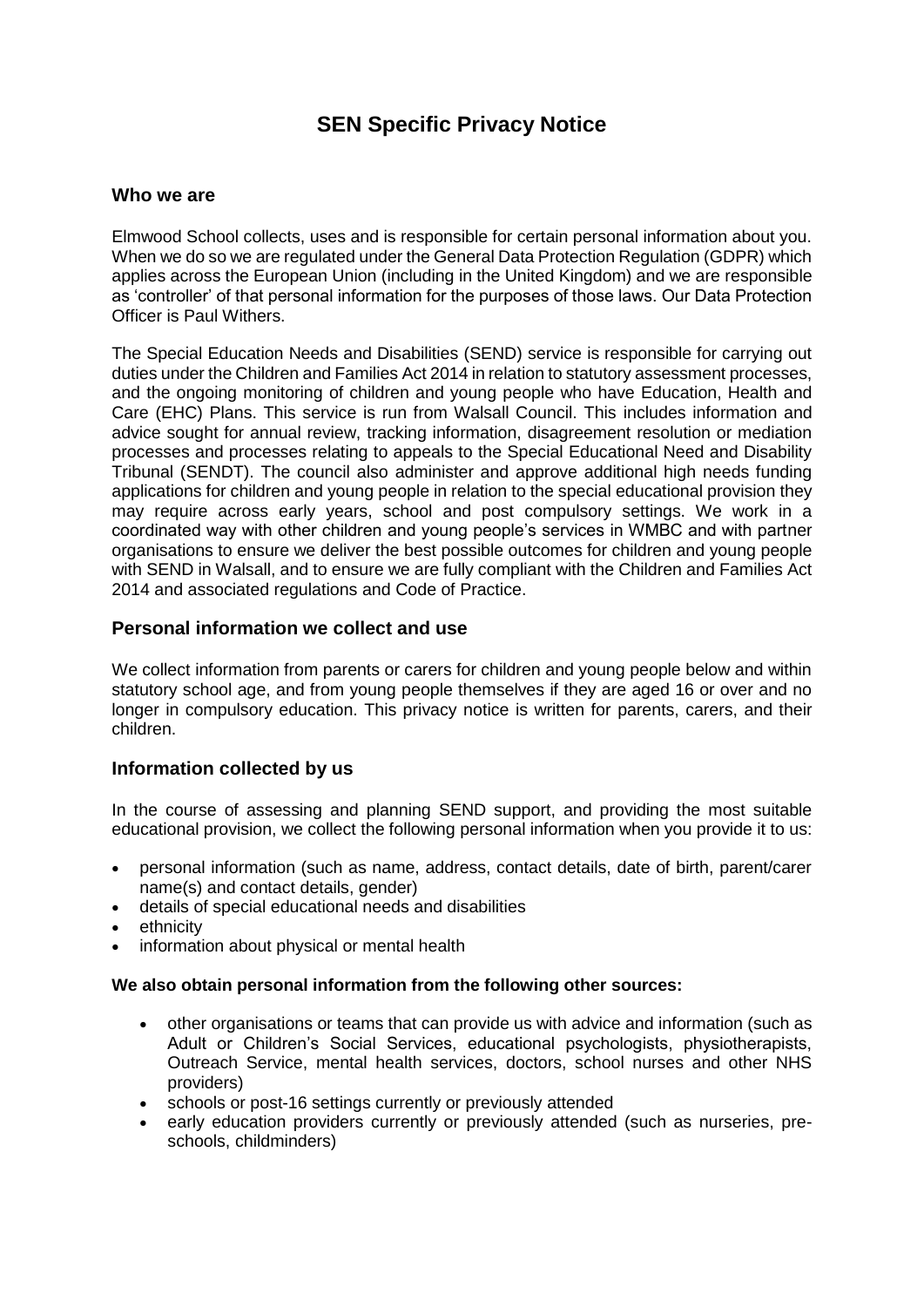# **How we use your personal information**

We use your personal information to:

- identify your child's SEND needs
- clarify the child or young person's needs
- identify the support they require which will help them to achieve their outcomes
- know who we need to speak to, so we can ask them to send us information and advice relating to your child
- make decisions about whether to conduct a statutory needs assessment or issue an Education, Health and Care (EHC) Plan
- make decisions about the content of an EHC Plan including outcomes, placement and provision
- support the ongoing monitoring of the provision specified in an EHC Plan where one is issued
- inform EHC Plan annual review and monitor your child's progress
- support disagreement resolution or mediation processes and processes relating to appeals to the Special Educational Need and Disability Tribunal (SENDT)
- make decisions about whether to provide additional funding to the setting where your child is educated (such as High Needs Funding and Early Years SEN Inclusion Funding)
- help to resolve any disagreements
- enable coordinated working with other teams and organisations
- evaluate and quality assure the services we provide
- assess for specialist equipment via the Outreach Service at Lindens.
- inform future commissioned services and educational placements requirements

#### **How long your personal data will be kept**

We keep children and young people's information from their date of birth until they reach the age of 25. Additionally, the SEND and Educational Psychology services keep information for 6 years after the date of last involvement, which will go beyond the age of 25 for those young people supported between the ages of 20 and 25. After this time the information is archived or securely destroyed.

#### **Reasons we can collect and use your personal information**

We collect and use pupil information to comply with our legal obligations as outlined in the Children and Families Act 2014*,* and to carry out tasks in the public interest. If we need to collect special category (sensitive) personal information, we rely upon reasons of substantial public interest (equality of opportunity or treatment), for social security or social protection law, and for the establishment, exercise or defense of legal claims whenever courts are acting in their judicial capacity.

#### **Who we share your personal information with**

- teams within WMBC working to improve outcomes for children and young people
- commissioned providers of local authority services (such as education or health services)
- schools, colleges and early years providers as well as wider education or training providers
- local multi-agency forums which provide SEND advice, support and guidance (such as Local Inclusion Forum Team (LIFT))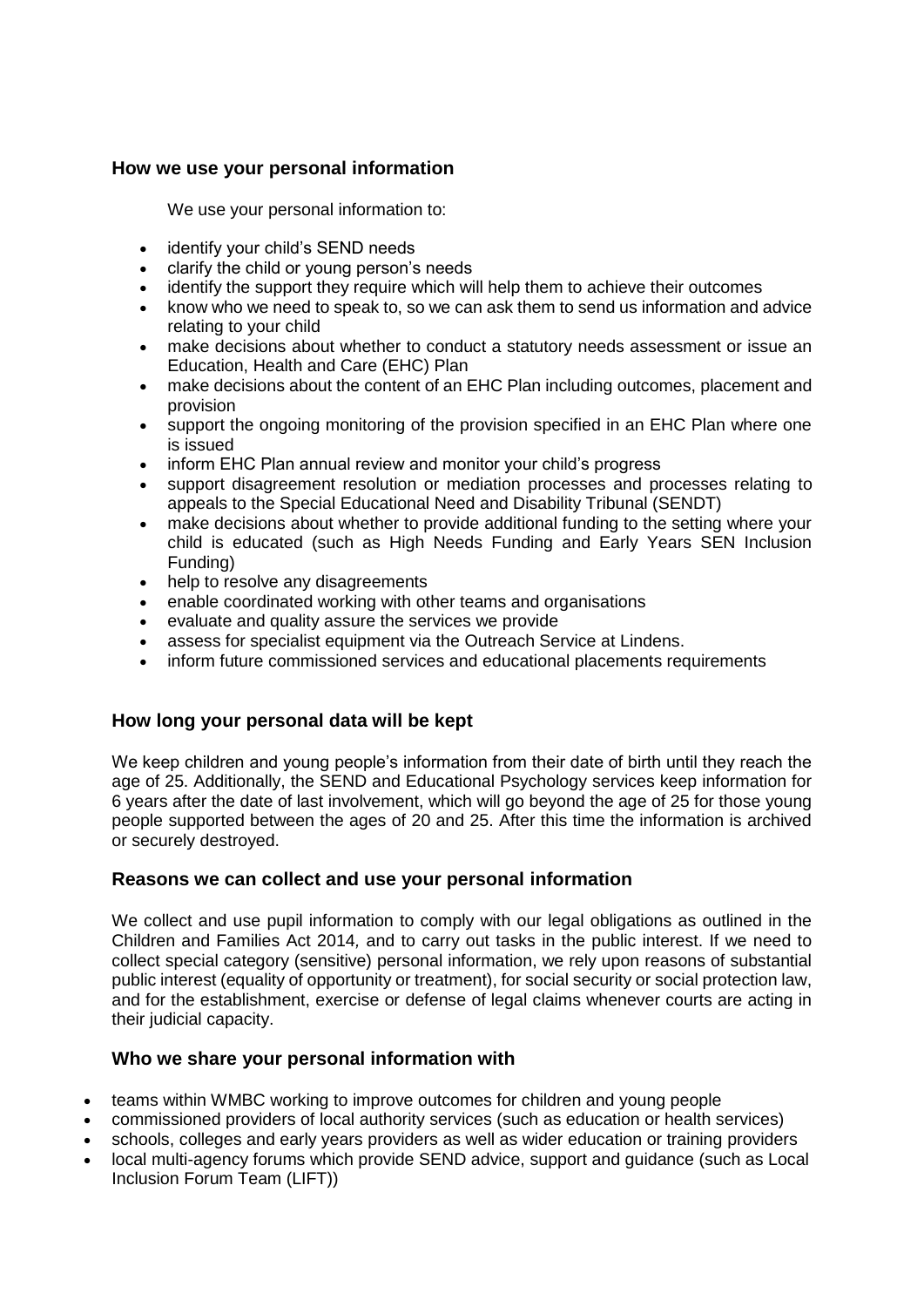- educational Psychologists
- partner organisations signed up to the WMBC Information Sharing Agreement, where necessary, which may include NHS teams, health visitors, midwives, physiotherapists, district councils, housing providers, Police, school nurses, doctors and mental health workers
- other local authorities and social care or health providers outside of the Local Authority
- Department of Education
- providers of independent advice and guidance (such as contracted SEND consultants)
- mediation services

We share information that we have gathered as part of a statutory needs assessment to identify the setting to be named in section I of a child or young person's EHC Plan (this includes consulting in accordance with parental or young person choice as well as with those providers we feel would be suitable). We share information to resolve disagreements.

We will share personal information with law enforcement or other authorities if required by applicable law.

## **Your rights**

Under GDPR you have rights which you can exercise free of charge which allow you to:

- know what we are doing with your information and why we are doing it
- ask to see what information we hold about you (subject access request)
- ask us to correct any mistakes in the information we hold about you
- object to direct marketing
- make a complaint to the Information Commissioners Office
- withdraw consent at any time (if applicable)
	- Depending on our reason for using your information you may also be entitled to:
- ask us to delete information we hold about you
- have your information transferred electronically to yourself or to another organisation
- object to decisions being made that significantly affect you
- object to how we are using your information
- stop us using your information in certain ways

We will always seek to comply with your request however we may be required to hold or use your information to comply with legal duties. Please note, your request may delay or prevent us delivering a service to you.

For further information about your rights, including the circumstances in which they apply, [see](https://ico.org.uk/)  [the guidance from the UK Information Commissioner's Office \(ICO\)](https://ico.org.uk/) on individuals' rights under GDPR.

If you would like to exercise a right, please contact the Data Protection Lead, Ms Lynn Maritza at:

Elmwood School King George Crescent Rushall Walsall WS4 1EG